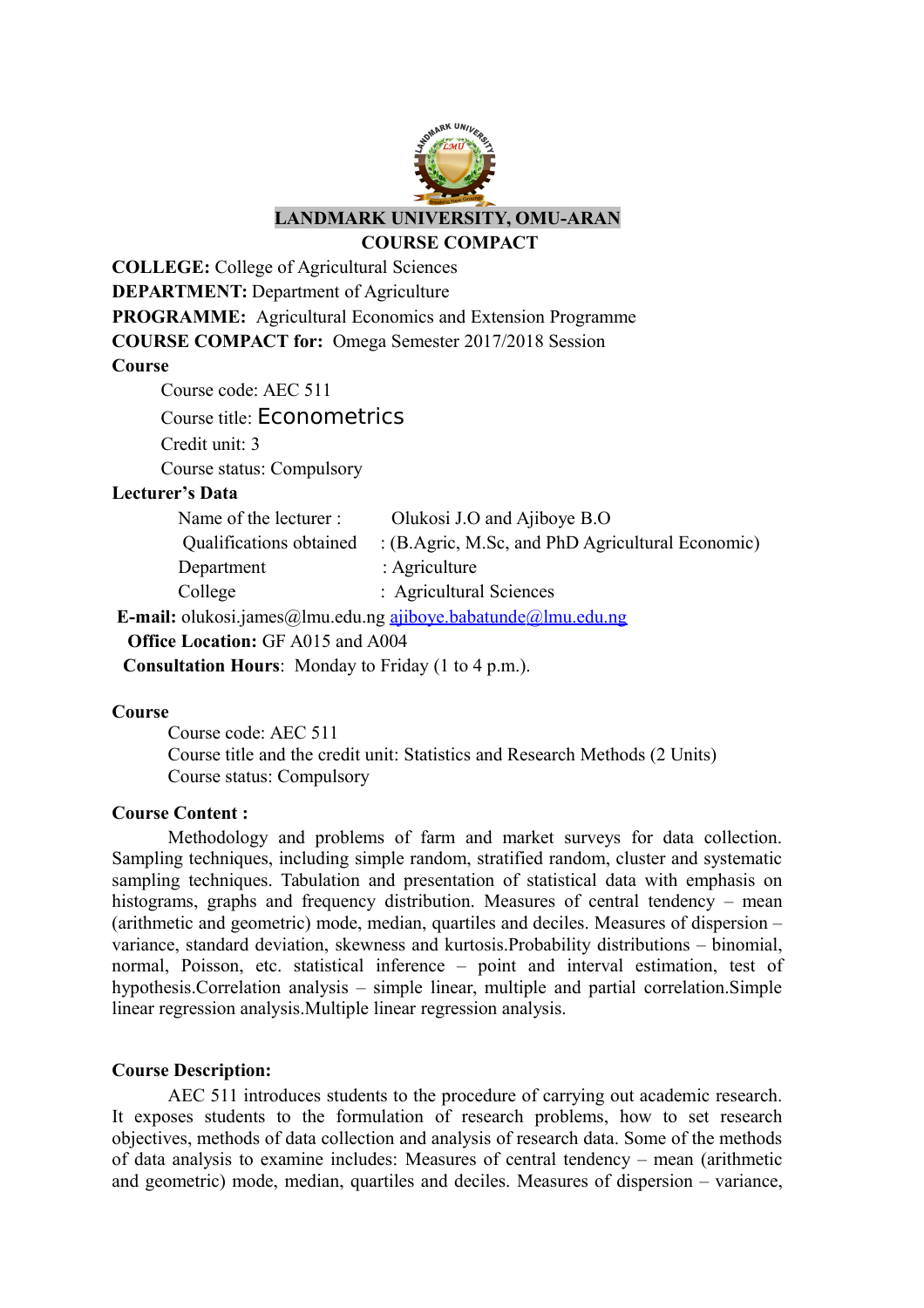standard deviation, skewness and kurtosis. Probability distributions – binomial, normal, Poisson, etc. statistical inference – point and interval estimation, test of hypothesis. Correlation analysis – simple linear, multiple and partial correlation. Simple linear regression analysis. Multiple linear regression analysis.

## **Course Justification:**

Research problem emanated from various sources such as mere observation, environment, human activities, knowledge gaps and so on. These problems can be solved through a well formulated academic research. Variables that constitute any problem can be subject to statistical measurement through the knowledge of statistics and research methods.

The knowledge of statistics and research methods is very crucial for the formulation of necessary economic policies for the nation. This is because it provides information on the interaction and relationship between economic variables. Thereby, providing the policy maker the opportunity to know the cause and effect of any change in economic variables.

Statistics and research methods also has special significance in preparing undergraduate students for a more rigorous graduate research study. It equips student with the necessary knowledge for an independent research study.

## **Course objectives**

At the end of this course, students are expected to understand:

*(i) Concept of research methodology and problems of farm and market surveys for data collection.* 

- *(ii) Various methods of* Sampling techniques*.*
- *(iii) Tabulation and presentation of statistical data.*
- *(iv) Calculation of measures of central tendency and measures of dispersion*
- *(v) Use of descriptive and econometrics models*

## **Course Requirement – Illustration below:**

 *Students are expected to derive maximum benefits from the course by focusing on the importance of solving problems in his/her environment. The course requires that each student meets the basic requirement for attendance, attending to given assignments and participation in class discussions.*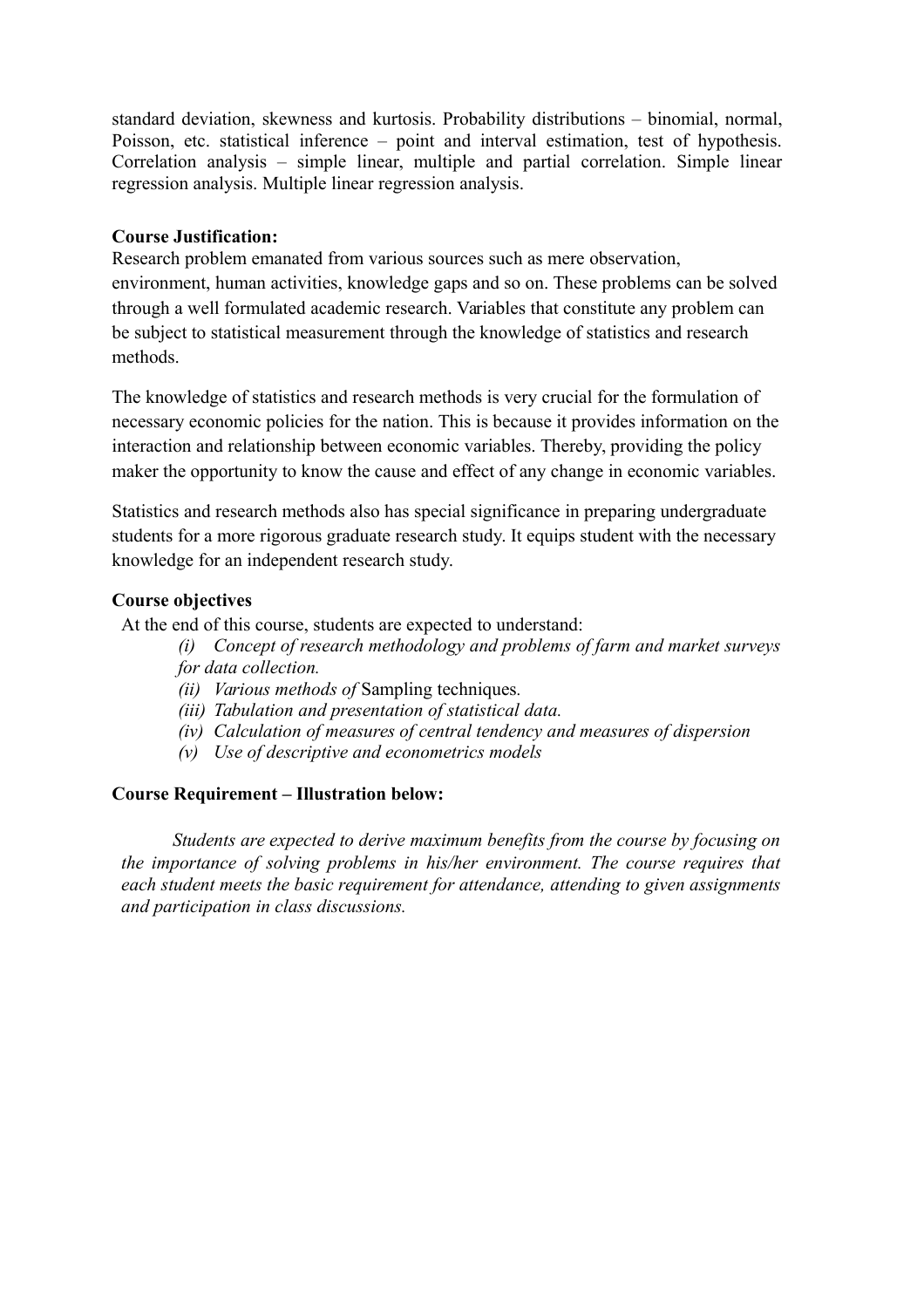## **Method of Grading**

| S/N | <b>GRADING</b>             | $SCORE(\%)$ |
|-----|----------------------------|-------------|
|     | CAI                        | $7\%$       |
|     | CAII (Mid – Semester Test) | 15%         |
|     | CAIII                      |             |
|     | Final Examination          |             |
|     | <b>Total</b>               | 100         |

## **Course Delivery Strategies:**

*Powerpoint presentation and the use of white marker board for calculating and drawing of diagrams, charts and graphs.*

# **LECTURE CONTENT**

# **Week 1: CONCEPTUAL FRAME WORK OF RESEARCH**

- The concept of research
- Characteristics of research
- Types of research
- Purpose of research
- Basic definitions in statistics
- Distinction between population and sample; census and sample survey; parameters and statistics etc.

#### **Week 2: PROBLEM IDENTIFICATION & SETTING OBJECTIVES IN RESEARCH**

- The concept of problems in research
- Characteristics of research problems
- Sources of suitable research problems
- Selecting a research topic
- Setting research question and objectives

## **Week 3: LITERATURE REVIEW**

- Use of Internet
- -At the end of the week, the students are expected to understand the basic concepts of consumption function
- They are expected to state consumption hypothesis

# **Week 4: POPULATION AND SAMPLING**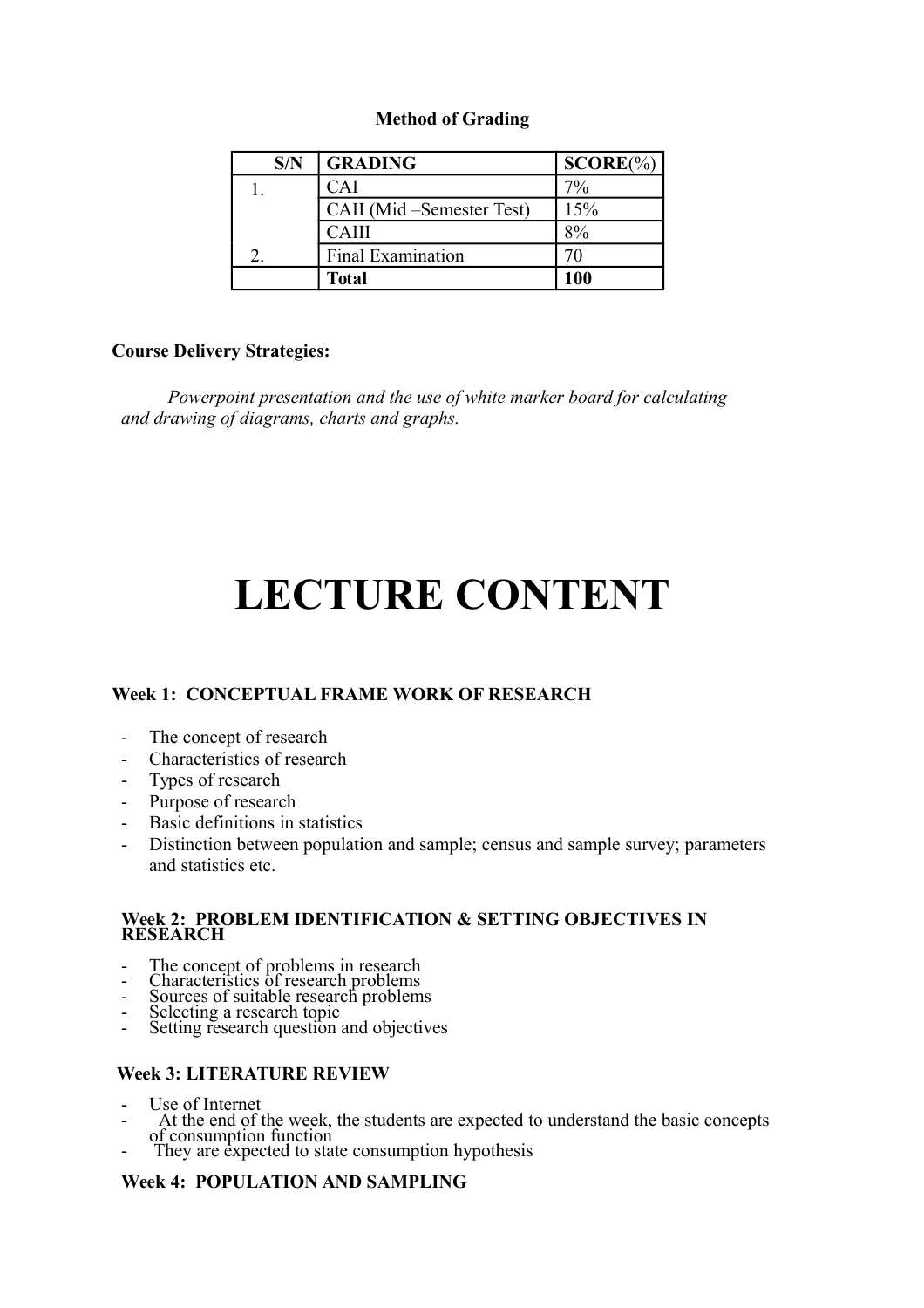- The purpose of Sampling
- Types and procedures for sampling
- Sampling Techniques
- Sample size

### **Week 5: QUESTIONNAIRE DESIGN**

- Steps in Statistical enquiry
- Questionnaire design Sampling techniques
- 

## **Week 6: RESEARCH REFRENCING**

- Importance of references
- Methods of research referencing

#### **Week 7: DATA CLASSIFICATION AND PRESENTATION**

- Classification and tabulation of data
- Data presentation
- Bar Charts, pie charts, histogram, frequency polygon

### **Week 8: MEASURE OF CENTRAL TENDENCY**

- Mean<br>- Media
- Median
- Mode

#### **Week 9: MEASURE OF DISPERSION**

- Mean deviation
- Variance and standard deviation
- Coefficient of variation

#### **Week 10: CORRELATION ANALYSIS**

- Purpose of correlation analysis
- Types of correlation coeffient
- Interpretation of correlation coefficient

#### **Week 11: REGRESSION ANALYSIS**

- Methods of estimating regression equations
- Interpretation of regression equation

### **Week 12: WRITING RESEARCH REPORTS AND PROPOSALS**

- Chapter and sections constituting a research project report
- Chapter one- Introduction
- Chapter Two- Literature Review
- Chapter three- Methodology
- Presentation and Analysis
- The Discussion
- Recommendation, Implications
- -

#### **Reading List - Books and materials students can read. Illustration below:**

*Statistics Study Manual 1 by A.M Shittu, 2005*